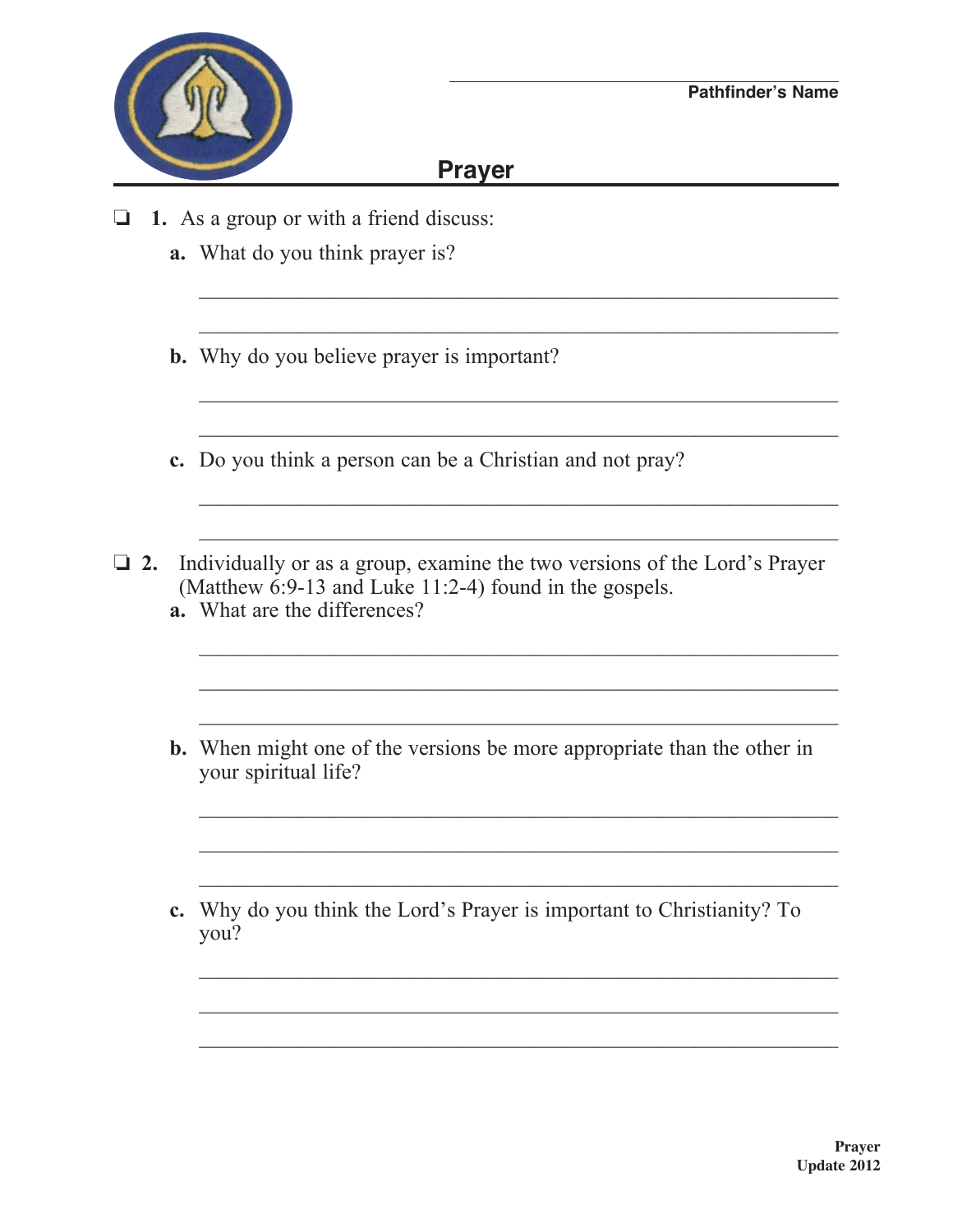- $\Box$  3. Locate six (6) prayers in the Bible (at least two of Jesus' and two in the Old Testament), then:
	- **1.** \_\_\_\_\_\_\_\_\_\_\_\_\_\_\_\_\_\_\_\_\_\_\_\_\_\_\_\_\_\_\_\_\_\_\_\_\_\_\_\_\_\_\_\_\_\_\_\_\_\_\_\_\_\_\_\_  **2.** \_\_\_\_\_\_\_\_\_\_\_\_\_\_\_\_\_\_\_\_\_\_\_\_\_\_\_\_\_\_\_\_\_\_\_\_\_\_\_\_\_\_\_\_\_\_\_\_\_\_\_\_\_\_\_  **3.** \_\_\_\_\_\_\_\_\_\_\_\_\_\_\_\_\_\_\_\_\_\_\_\_\_\_\_\_\_\_\_\_\_\_\_\_\_\_\_\_\_\_\_\_\_\_\_\_\_\_\_\_\_\_\_  **4.** \_\_\_\_\_\_\_\_\_\_\_\_\_\_\_\_\_\_\_\_\_\_\_\_\_\_\_\_\_\_\_\_\_\_\_\_\_\_\_\_\_\_\_\_\_\_\_\_\_\_\_\_\_\_\_\_  **5.** \_\_\_\_\_\_\_\_\_\_\_\_\_\_\_\_\_\_\_\_\_\_\_\_\_\_\_\_\_\_\_\_\_\_\_\_\_\_\_\_\_\_\_\_\_\_\_\_\_\_\_\_\_\_\_\_  **6.** \_\_\_\_\_\_\_\_\_\_\_\_\_\_\_\_\_\_\_\_\_\_\_\_\_\_\_\_\_\_\_\_\_\_\_\_\_\_\_\_\_\_\_\_\_\_\_\_\_\_\_\_\_\_\_
	- **a.** Read / listen to each prayer
	- **b.** Discover who prayed, what they prayed for, and why they prayed.
	- **c.** Discover the result of each prayer Date completed \_\_\_\_\_\_\_\_\_\_\_\_\_\_\_\_\_\_\_\_\_\_\_\_\_\_\_\_\_\_\_\_\_\_\_\_\_\_\_\_\_\_\_\_\_
- o **4.**Learn the A C T S for prayer and list an example of a prayer of each type in the Bible.

 $\mathcal{L}_\text{max} = \frac{1}{2} \sum_{i=1}^{n} \frac{1}{2} \sum_{i=1}^{n} \frac{1}{2} \sum_{i=1}^{n} \frac{1}{2} \sum_{i=1}^{n} \frac{1}{2} \sum_{i=1}^{n} \frac{1}{2} \sum_{i=1}^{n} \frac{1}{2} \sum_{i=1}^{n} \frac{1}{2} \sum_{i=1}^{n} \frac{1}{2} \sum_{i=1}^{n} \frac{1}{2} \sum_{i=1}^{n} \frac{1}{2} \sum_{i=1}^{n} \frac{1}{2} \sum_{i=1}^{n} \frac{1$ 

 $\mathcal{L}_\text{max} = \frac{1}{2} \sum_{i=1}^{n} \frac{1}{2} \sum_{i=1}^{n} \frac{1}{2} \sum_{i=1}^{n} \frac{1}{2} \sum_{i=1}^{n} \frac{1}{2} \sum_{i=1}^{n} \frac{1}{2} \sum_{i=1}^{n} \frac{1}{2} \sum_{i=1}^{n} \frac{1}{2} \sum_{i=1}^{n} \frac{1}{2} \sum_{i=1}^{n} \frac{1}{2} \sum_{i=1}^{n} \frac{1}{2} \sum_{i=1}^{n} \frac{1}{2} \sum_{i=1}^{n} \frac{1$ 

 $\mathcal{L}_\text{max} = \frac{1}{2} \sum_{i=1}^{n} \frac{1}{2} \sum_{i=1}^{n} \frac{1}{2} \sum_{i=1}^{n} \frac{1}{2} \sum_{i=1}^{n} \frac{1}{2} \sum_{i=1}^{n} \frac{1}{2} \sum_{i=1}^{n} \frac{1}{2} \sum_{i=1}^{n} \frac{1}{2} \sum_{i=1}^{n} \frac{1}{2} \sum_{i=1}^{n} \frac{1}{2} \sum_{i=1}^{n} \frac{1}{2} \sum_{i=1}^{n} \frac{1}{2} \sum_{i=1}^{n} \frac{1$ 

 $\mathcal{L}_\mathcal{L} = \mathcal{L}_\mathcal{L} = \mathcal{L}_\mathcal{L} = \mathcal{L}_\mathcal{L} = \mathcal{L}_\mathcal{L} = \mathcal{L}_\mathcal{L} = \mathcal{L}_\mathcal{L} = \mathcal{L}_\mathcal{L} = \mathcal{L}_\mathcal{L} = \mathcal{L}_\mathcal{L} = \mathcal{L}_\mathcal{L} = \mathcal{L}_\mathcal{L} = \mathcal{L}_\mathcal{L} = \mathcal{L}_\mathcal{L} = \mathcal{L}_\mathcal{L} = \mathcal{L}_\mathcal{L} = \mathcal{L}_\mathcal{L}$ 

- **a.** A Adoration (Praise)
- **b.** C Confession
- **c.** T Thanksgiving
- **d.** S Supplication (Requests)
- $\Box$  5. As a group or with a friend, read / listen to and discuss the chapter on Prayer in the book, **Steps to Christ**.

 $\frac{1}{2}$  ,  $\frac{1}{2}$  ,  $\frac{1}{2}$  ,  $\frac{1}{2}$  ,  $\frac{1}{2}$  ,  $\frac{1}{2}$  ,  $\frac{1}{2}$  ,  $\frac{1}{2}$  ,  $\frac{1}{2}$  ,  $\frac{1}{2}$  ,  $\frac{1}{2}$  ,  $\frac{1}{2}$  ,  $\frac{1}{2}$  ,  $\frac{1}{2}$  ,  $\frac{1}{2}$  ,  $\frac{1}{2}$  ,  $\frac{1}{2}$  ,  $\frac{1}{2}$  ,  $\frac{1$ 

Date completed \_\_\_\_\_\_\_\_\_\_\_\_\_\_\_\_\_\_\_\_\_\_\_\_\_\_\_\_\_\_\_\_\_\_\_\_\_\_\_\_\_\_\_\_\_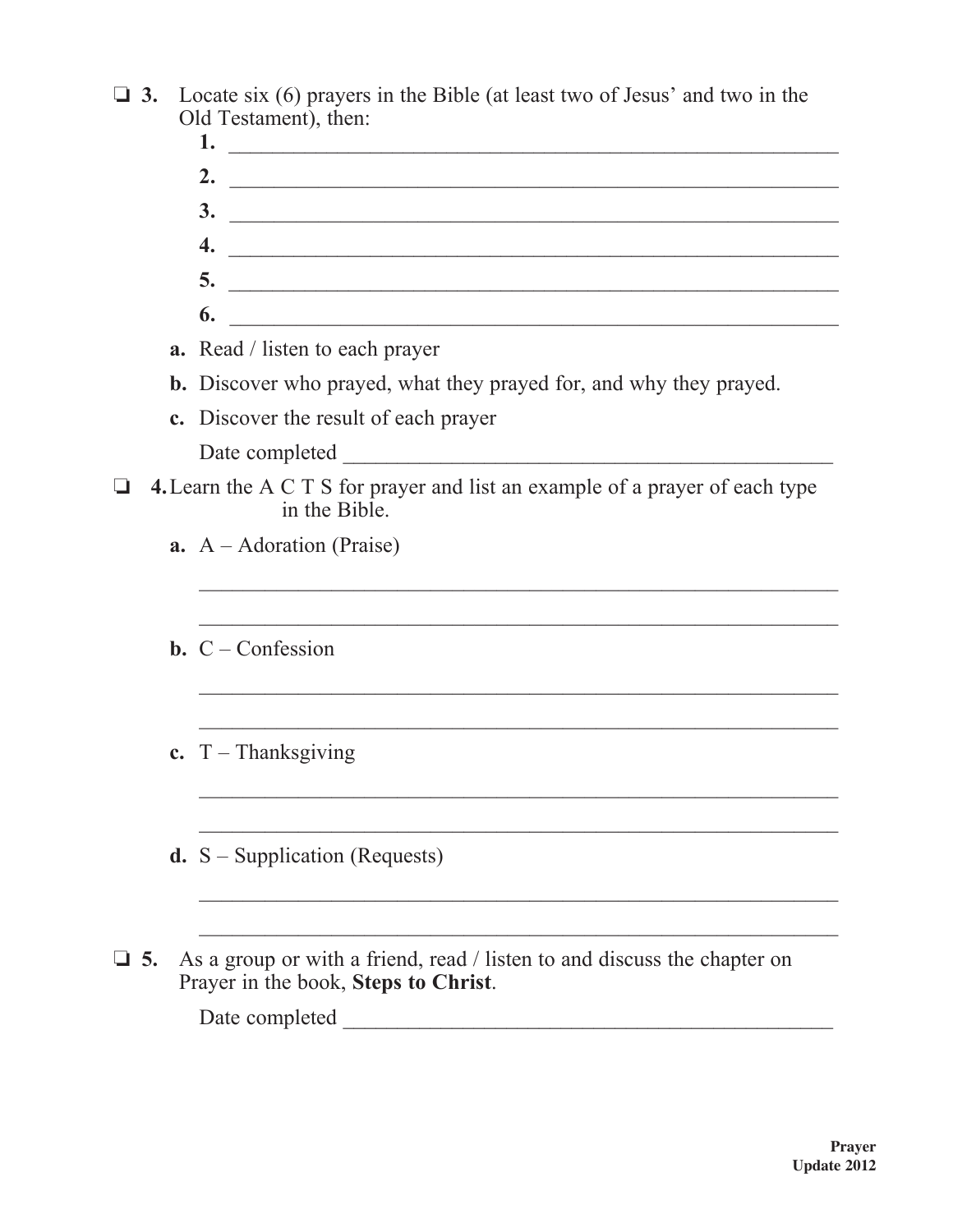**6.** As a group or with a friend, discuss how you have seen God answer personal prayer, whether your prayers or those of a friend or family member.

Date completed \_\_\_\_\_\_\_\_\_\_\_\_\_\_\_\_\_\_\_\_\_\_\_\_\_\_\_\_\_\_\_\_\_\_\_\_\_\_\_\_\_\_\_\_\_

- □ 7. Develop a personal prayer life by praying daily for a month for: **a.** A mission / missionary
	- **b.** Person(s) who are ill
	- **c.** A church or school leader
	- **d.** An issue(s) affecting the neighbors of your community

Share your experience with your group and/or instructor.

**1** 8. Pray with someone that has a physical, emotional, or spiritual need.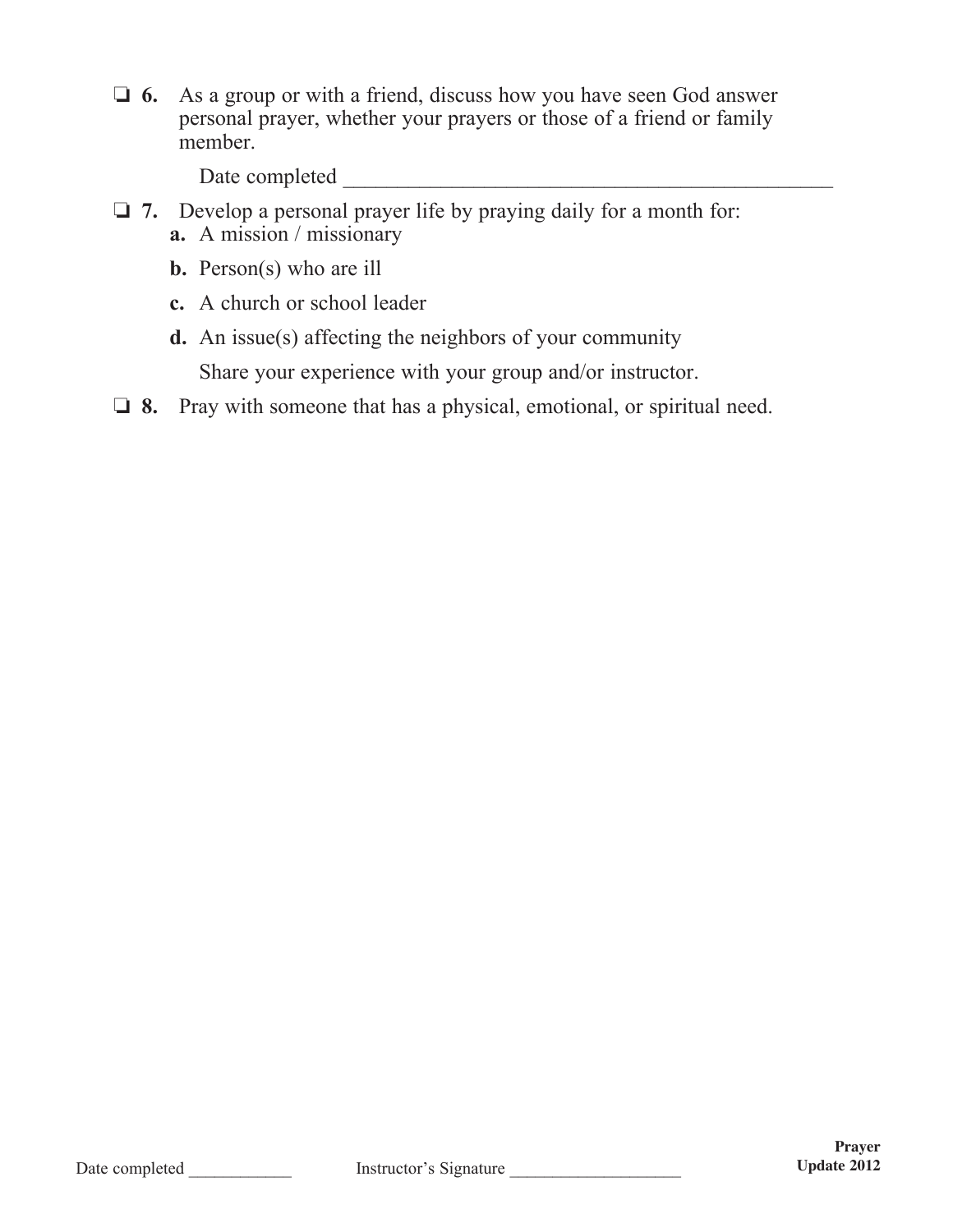## **Prayer, Advanced**

- **1.** Have previously earned the Basic Prayer Honor
- $\Box$  **2.** Read and discuss as a group the purpose of prayer as outlined in James 1:2-9

 $\mathcal{L}_\text{max} = \frac{1}{2} \sum_{i=1}^n \frac{1}{2} \sum_{i=1}^n \frac{1}{2} \sum_{i=1}^n \frac{1}{2} \sum_{i=1}^n \frac{1}{2} \sum_{i=1}^n \frac{1}{2} \sum_{i=1}^n \frac{1}{2} \sum_{i=1}^n \frac{1}{2} \sum_{i=1}^n \frac{1}{2} \sum_{i=1}^n \frac{1}{2} \sum_{i=1}^n \frac{1}{2} \sum_{i=1}^n \frac{1}{2} \sum_{i=1}^n \frac{1}{2} \sum_{i=1}^n$ 

 $\Box$  **3.** Examine answered prayers in the Bible about a variety of Bible characters, then present a skit about two of the above prayer stories and answers to their prayers. (Samson, David, Hezekiah, Moses, Elisha, Daniel, etc. )

 $\mathcal{L}_\text{max} = \frac{1}{2} \sum_{i=1}^{n} \frac{1}{2} \sum_{i=1}^{n} \frac{1}{2} \sum_{i=1}^{n} \frac{1}{2} \sum_{i=1}^{n} \frac{1}{2} \sum_{i=1}^{n} \frac{1}{2} \sum_{i=1}^{n} \frac{1}{2} \sum_{i=1}^{n} \frac{1}{2} \sum_{i=1}^{n} \frac{1}{2} \sum_{i=1}^{n} \frac{1}{2} \sum_{i=1}^{n} \frac{1}{2} \sum_{i=1}^{n} \frac{1}{2} \sum_{i=1}^{n} \frac{1$ 

Date completed \_\_\_\_\_\_\_\_\_\_\_\_\_\_\_\_\_\_\_\_\_\_\_\_\_\_\_\_\_\_\_\_\_\_\_\_\_\_\_\_\_\_\_\_\_

- $\Box$  **4.** In 1 Thessalonians 5:17, we read that we are to "pray without ceasing" Discuss what this means and how this can be done.
- $\mathcal{L}_\text{max} = \frac{1}{2} \sum_{i=1}^{n} \frac{1}{2} \sum_{i=1}^{n} \frac{1}{2} \sum_{i=1}^{n} \frac{1}{2} \sum_{i=1}^{n} \frac{1}{2} \sum_{i=1}^{n} \frac{1}{2} \sum_{i=1}^{n} \frac{1}{2} \sum_{i=1}^{n} \frac{1}{2} \sum_{i=1}^{n} \frac{1}{2} \sum_{i=1}^{n} \frac{1}{2} \sum_{i=1}^{n} \frac{1}{2} \sum_{i=1}^{n} \frac{1}{2} \sum_{i=1}^{n} \frac{1$  $\mathcal{L}_\text{max} = \frac{1}{2} \sum_{i=1}^{n} \frac{1}{2} \sum_{i=1}^{n} \frac{1}{2} \sum_{i=1}^{n} \frac{1}{2} \sum_{i=1}^{n} \frac{1}{2} \sum_{i=1}^{n} \frac{1}{2} \sum_{i=1}^{n} \frac{1}{2} \sum_{i=1}^{n} \frac{1}{2} \sum_{i=1}^{n} \frac{1}{2} \sum_{i=1}^{n} \frac{1}{2} \sum_{i=1}^{n} \frac{1}{2} \sum_{i=1}^{n} \frac{1}{2} \sum_{i=1}^{n} \frac{1$  $\mathcal{L}_\text{max} = \frac{1}{2} \sum_{i=1}^{n} \frac{1}{2} \sum_{i=1}^{n} \frac{1}{2} \sum_{i=1}^{n} \frac{1}{2} \sum_{i=1}^{n} \frac{1}{2} \sum_{i=1}^{n} \frac{1}{2} \sum_{i=1}^{n} \frac{1}{2} \sum_{i=1}^{n} \frac{1}{2} \sum_{i=1}^{n} \frac{1}{2} \sum_{i=1}^{n} \frac{1}{2} \sum_{i=1}^{n} \frac{1}{2} \sum_{i=1}^{n} \frac{1}{2} \sum_{i=1}^{n} \frac{1$ □ 5. Read or listen to the chapter in Steps to Christ by Ellen G. White entitled "The Privilege of Prayer" and discuss with a group what you learned. Date completed  $\Box$ □ 6. Ellen White writes in **The Great Controversy** that "It is part of God's plan to grant us in answer to the prayer of faith, that which He would not bestow did we not thus ask."  **a.** Discuss the meaning of this passage to a Christian believer. Date completed \_\_\_\_\_\_\_\_\_\_\_\_\_\_\_\_\_\_\_\_\_\_\_\_\_\_\_\_\_\_\_\_\_\_\_\_\_\_\_\_\_\_\_\_\_  **b.** In your discussion, ask "Why do you think God does something in answer to prayer that He would not otherwise do?" Date completed \_\_\_\_\_\_\_\_\_\_\_\_\_\_\_\_\_\_\_\_\_\_\_\_\_\_\_\_\_\_\_\_\_\_\_\_\_\_\_\_\_\_\_\_\_